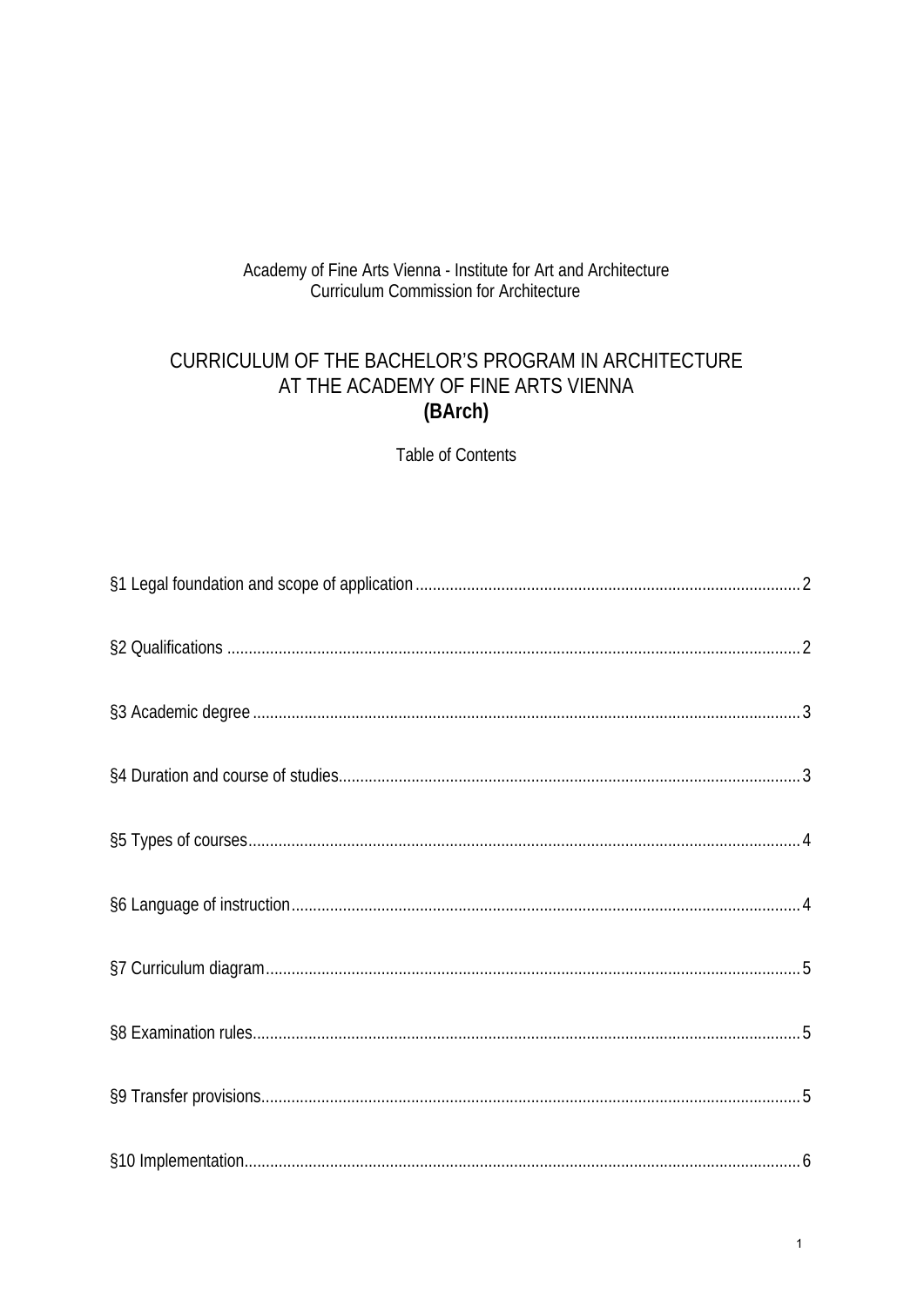## **§1 Legal foundation and scope of application**

The curriculum is based on the University Act 2002, Federal Law Gazette 1 no. 120/2002 (Universitätsgesetz, UG 2002). This document defines the structure and contents of the Bachelor's Program in Architecture at the Academy of Fine Arts Vienna. The objectives of this engineeringfocused Program of Architecture are based on the qualifications outlined in Art. 2.

## **§2 Qualifications**

#### **Architecture**

Architectural education at the Academy of Fine Arts Vienna has always focused on teaching reflective, intellectual, creative and experimental positions. The program is designed for students with excellent capabilities which have been proven in entry exams.

Architecture is defined as a combination of reflection and production. Both are equivalent tools, materials and topics of architecture.

Architecture is considered as a multifaceted profession which may manifest itself in a variety of ways and at various scales. It is a cultural, social and political profession capable of co-determining and changing society.

#### **Program**

The program teaches an experimental, critical and creative approach to construction and technical knowledge, the ecological and sustainable use of ideas and materials, digital and analogue forms of production, an understanding of buildings, landscapes and cities, and their discussion on the basis of history, theories and criticism. In addition, students of architecture are encouraged to benefit from the multi-disciplinary environment (the fine arts, cultural studies etc.) at the Academy of Fine Arts Vienna.

The program applies the principle of research-guided teaching and thus contributes to current research questions. These are defined and developed within five platforms, which also represent the essential notion of architecture as is taught at the Academy. Accordingly, students acquire skills via five specialized platforms which build up on one another.

#### **Platforms**

- ANALOGUE PRODUCTION, DIGITAL PRODUCTION
- CONSTRUCTION, MATERIAL, TECHNOLOGY
- ECOLOGIES, SUSTAINABILITY, CULTURAL HERITAGE
- HISTORY, THEORY, CRITICISM
- GEOGRAPHY, LANDSCAPES, CITIES

#### **Teaching**

The platforms provide a structure for the contents of the curriculum as well as for the faculty of the institute. They are forums for the development and transfer of knowledge; they create links between scientific and artistic investigations. Platforms function separately and independently of one another; they also overlap and comment on one another.

The core of architectural studies is the work on design projects. Design work requires and promotes reflection as well as the superposition and synthesis of the fields of knowledge brought together from the individual platforms.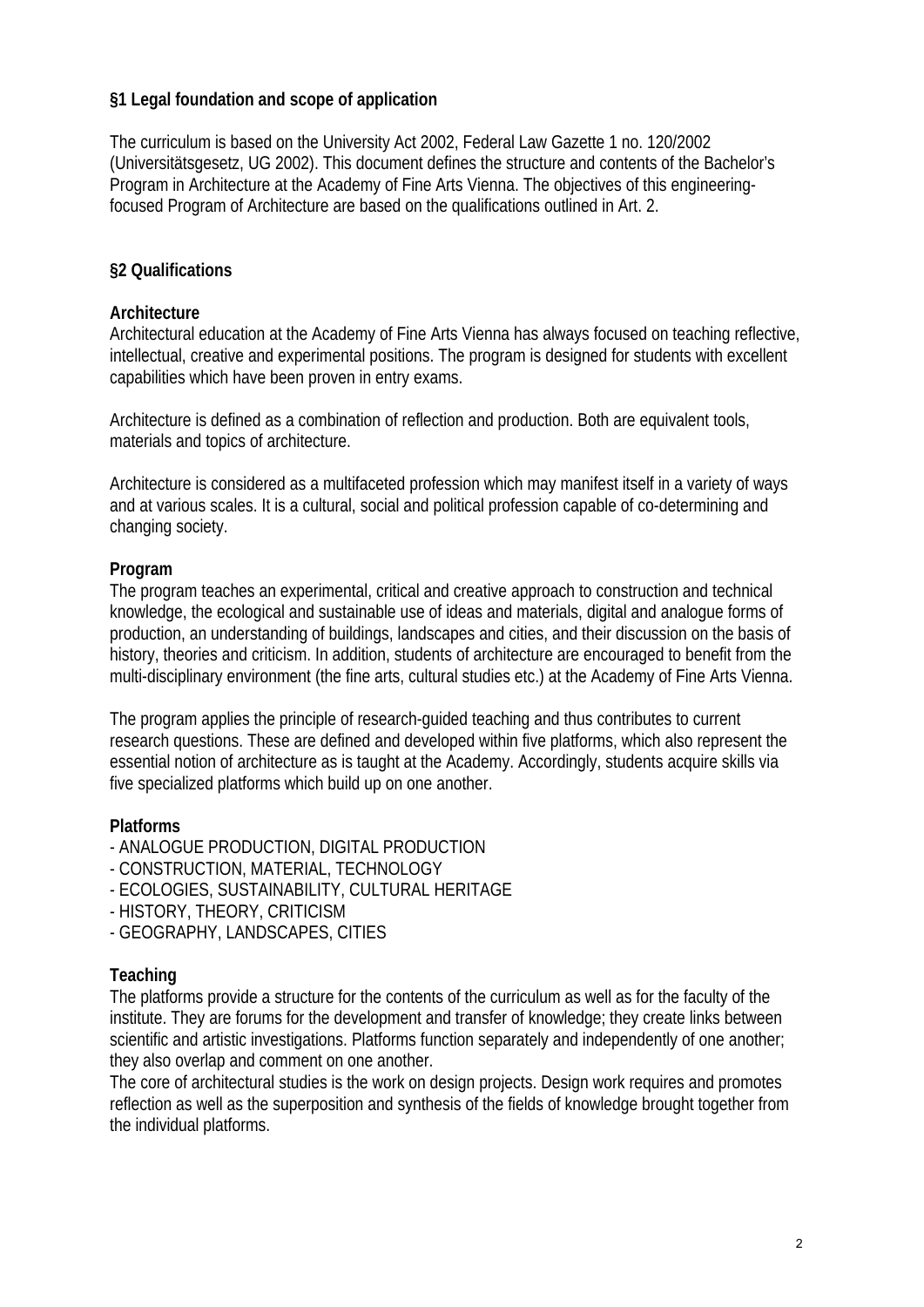The platforms initially provide students with fundamental skills, know-how and ideas. Later on, they encourage and also require students to articulate and apply these ideas, as well as develop alternative ones. Ultimately, projects and design work are the means through which individual positions on architecture are developed. At the core of the program stands the exchange with other disciplines on issues from related fields. Such exchange takes place on two levels:

- a) Within institute-wide events and formats, such as workshops, lecture series, publications and excursions, students from different years meet and discuss ideas and works across platforms.
- b) Within the Academy of Fine Arts, a unique environment for interdisciplinary practice is offered. The architecture curriculum is geared to utilizing the opportunities offered through electives and project collaborations with other programs at the Academy. The curriculum for the Bachelor's Program requires students to enroll in at least one elective course outside the Institute of Architecture.
- c) A Fine Arts studio project may also be accepted for free elective credits for Bachelor and Master. (total BArch 9 ECTS, total MArch 12 ECTS)

The Bachelor's Program in Architecture reflects an engagement with the social, economic, political, cultural, artistic and technological forces which shape our society today. In keeping with the general commitment of the Academy of Fine Arts Vienna to promoting gender mainstreaming, this program also explicitly addresses to students interested in developing and dealing with gender-relevant topics. Conditions of study are in based on non-discrimination policy of the Academy of Fine Arts Vienna, ensuring that there are no disadvantages for students due to their special needs or on account of their age, gender, state of health or religion.

#### **Job prospects**

The program provides an extensive and straightforward grounding into the roles, practices and responsibilities of architects. The Bachelor's Program in Architecture explains the field of architecture in such a way that it can serve as the basis for further studies and professional training. On the basis of this program, graduates will have a range of skills and knowledge enabling them to make informed decisions about their professional goals. Completion of the Bachelor's Program in Architecture entitles students to apply for admission to the Master's Program in Architecture or a Master's program in related fields.

## **§3 Academic degree**

The academic degree conferred upon graduation is a Bachelor of Architecture (BArch).

## **§4 Duration and course of studies**

Completion of the six-semester Bachelor's Program in Architecture requires 180 ECTS credits. ECTS credits are evenly spread across the five platforms, attributing equal value to each platform.

From the first semester onwards, the Bachelor's Program in Architecture is characterized by a projectbased structure.

The first semester is an introductory phase familiarizing students with all five platforms. The successful completion of the five projects that form the first semester (introduction) is a prerequisite for students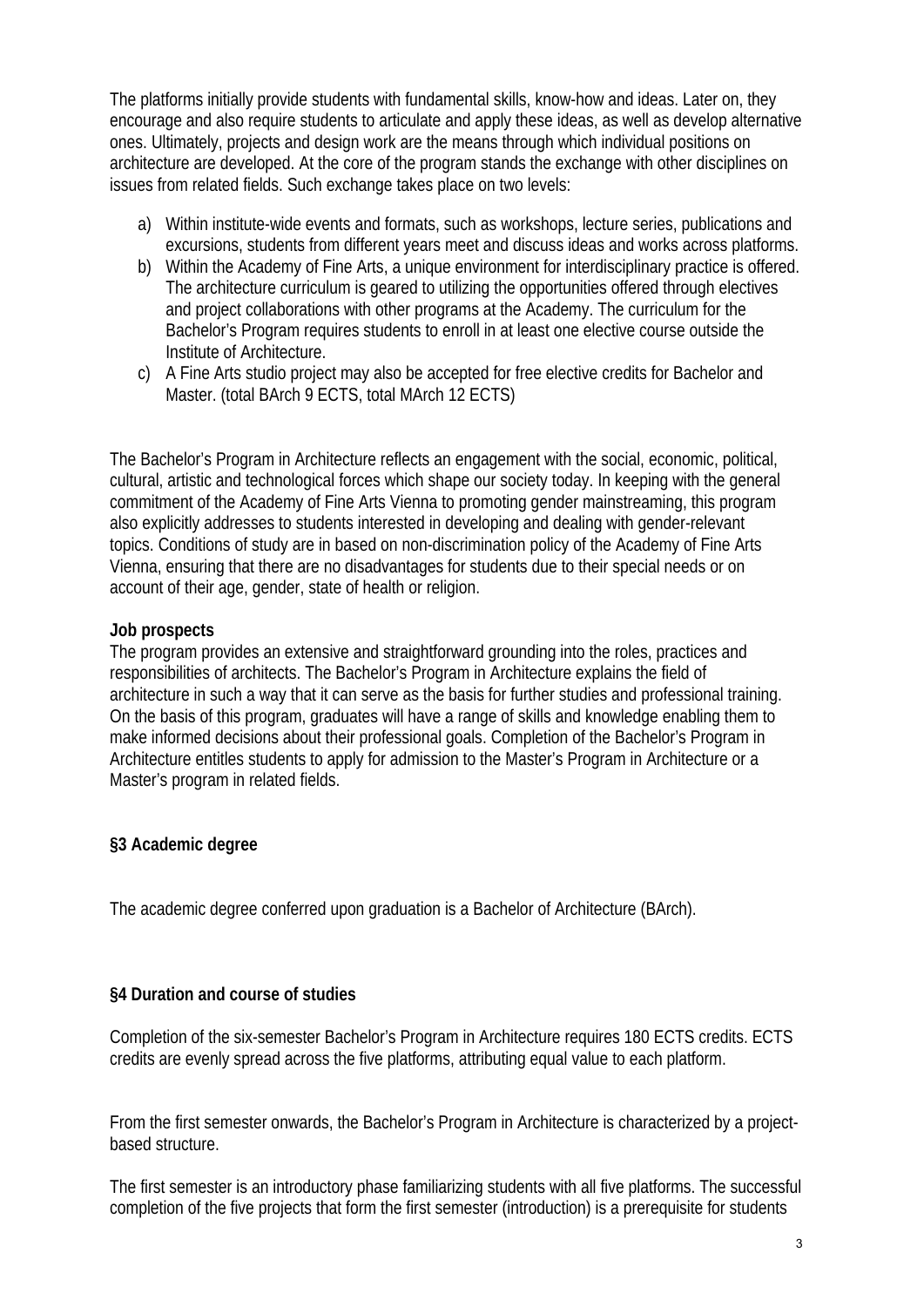to register for any design studio beyond the second semester. In the following five semesters, the fields of knowledge and potentials pertaining to the five platforms are developed and discussed in detail. Each of the five platforms is emphasized for one semester, thus defining the subject matter of that semester's explorations. The sequence of foci and platforms is one of increasing project complexity and skills.

## **§5 Types of courses**

Students must register for all courses they attend and want to complete via the Campus Online System. The deadlines for registration are determined prior to the beginning of the semester.

## (1) Project (P)

The design project is at the core of the curriculum. In the course of a project, students learn to combine, review and assess acquired knowledge and developed ideas. The design project is taught in small groups of approximately 12 students each. Intensive one-on-one tutoring allows for responding to students' individual capacities and ideas. Team teaching is encouraged, as it confronts students and teachers with different views, incites them to think about variations and alternatives, and encourages them to take a position. In-progress projects are continuously reviewed and assessed in dialogue with the teachers and external guest critics. Together with the corresponding project lecture courses, the design projects constitute modules that can only be completed as a whole. Usually, the expected work load is equivalent to nine ECTS credits.

#### (2) Project lectures (PL)

Project lectures are thematically related with design projects and deepen knowledge concerning the issues and skills relevant to the specific project. Together with the projects, these courses constitute a module and a pass-grade that can only be obtained for the whole module. Depending on the project context, the expected work load for students is equivalent to two or three ECTS credits.

#### (3) Lecture courses (L)

Lecture courses familiarize students with the theoretical foundation and methods of architecture. Supporting teaching materials are made available by the lecturers. Students are graded on the basis of written and/or oral examinations on the subject matter. The expected work load is equivalent to three ECTS credits.

#### (4) Seminars (S)

Seminars aim at deepening students' understanding of the subject via presentations. Students actively participate in the course through discussions, as well as written assignments and visual and oral presentations. Seminars also introduce students to research methodologies. The expected work load for students is equivalent to three ECTS credits.

#### (5) Excursions (EX)

Field trips are class excursions taking place outside school. They aim at illustrating the contents of courses in real-life contexts. The expected work load for students is equivalent to three ECTS credits.

Non-degree students and students who have not passed the entrance examination (concurrent enrollment) are only admitted to classes of type (L) and (S).

#### **§6 Language of instruction**

Instruction may be in German or in English. Along with the legally required German proficiency,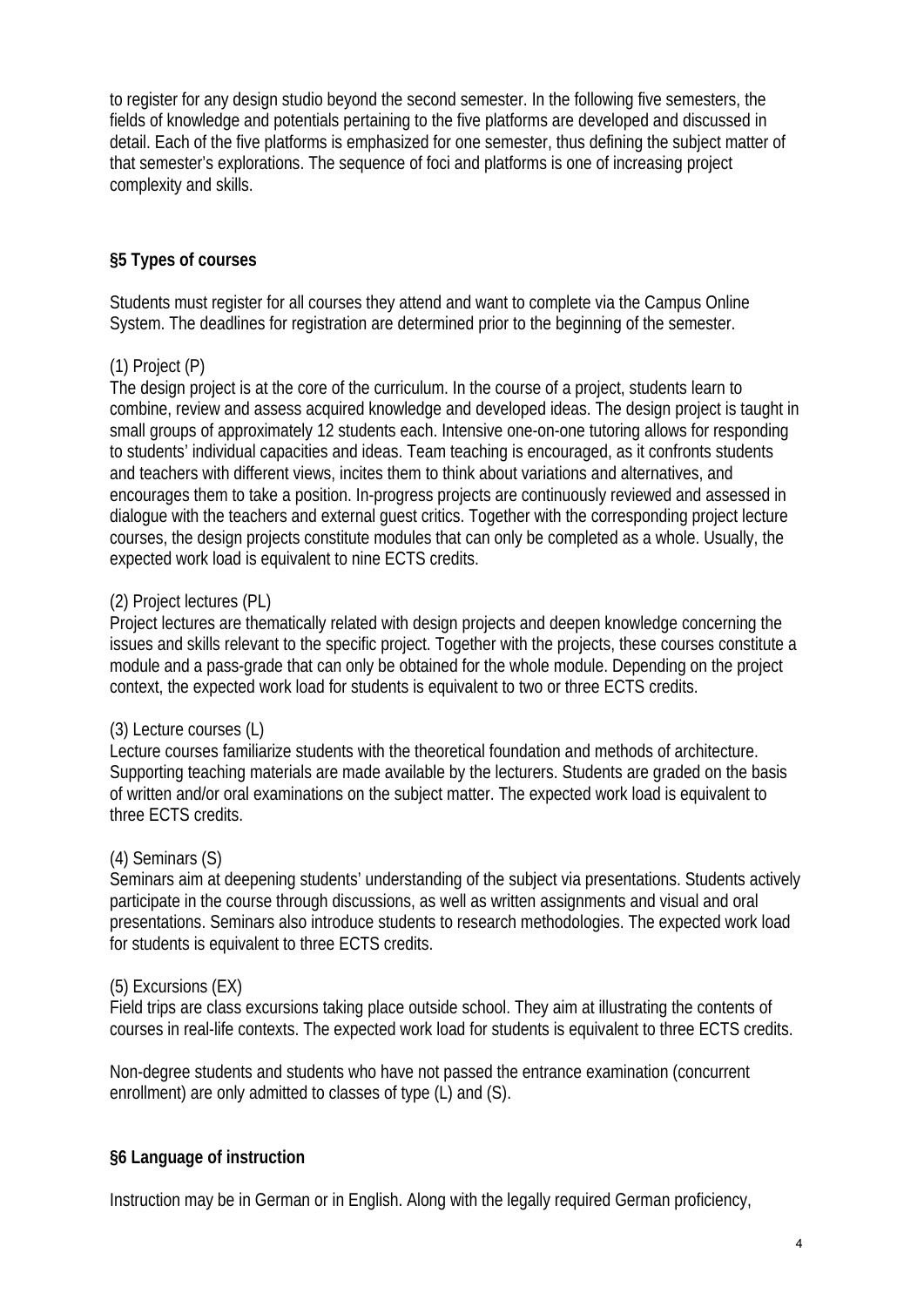English at the B2 Level is also expected.

# **§7 Curriculum diagram**

Curriculum diagram 1 shows the structure of the curriculum within the five platforms, whereas curriculum diagram 2 specifies the courses according to each semester and the corresponding ECTS credits.

## **§8 Examination rules**

(1) Entrance examination for the Bachelor's Program:

The entrance examination for the Bachelor's Program in Architecture serves to asses if the prospective student is suited for the program. The entrance examination is held once a year prior to the academic year and seeks to assess the applicant's creative and intellectual capacity for the architecture program. It is held by a board of examiners and consists of three parts:

- The submission of a portfolio and a letter of motivation,
- Completion of assignments within a defined period,
- Personal interview with the board of examiners. To qualify for the personal interview, candidates must have past the first two parts of the exam.

## (2) Courses:

The examinations for lecture courses (L) and project lectures (PL), seminars (S) and excursions (EX) may cover the entire contents of the courses and may be in written and/or oral form. Classes are subject to continuous review and assessment of progress by teachers. The examination mode and the conditions are determined by teachers at the beginning of the semester. Students have to register for exams via the Campus Online System and will be assessed and graded once a deadline for possible de-registration has expired.

## (4) Modules:

Each module consists of a Project (P) and several project lectures (PL). The Bachelor's Program is comprised of five modules for the first semester, and another five modules from the second to sixth semester. For successful completion of an entire module, pass grades for all individual parts are required within one semester.

## (5) Completion of a Bachelor's degree:

The Bachelor's Program in Architecture results from completing all compulsory courses and obtaining the related ECTS credits. The project of the sixth semester is the Bachelor's thesis. The final certificate includes the grades of each of the five platforms, based on the sum total of all courses, and weighted according to their ETCS credits.

## **§9 Transfer provisions**

(1) Students enrolled in the diploma program under the University Studies Act (UniStG) may transfer to the Bachelor's Program by simple declaration of intent. It is no longer possible to enroll in the diploma program. The program is being phased out and may only be completed until the summer semester 2013. Diploma program students who have not completed their studies by then will automatically be subject to the curriculum of the Bachelor's Program from then on.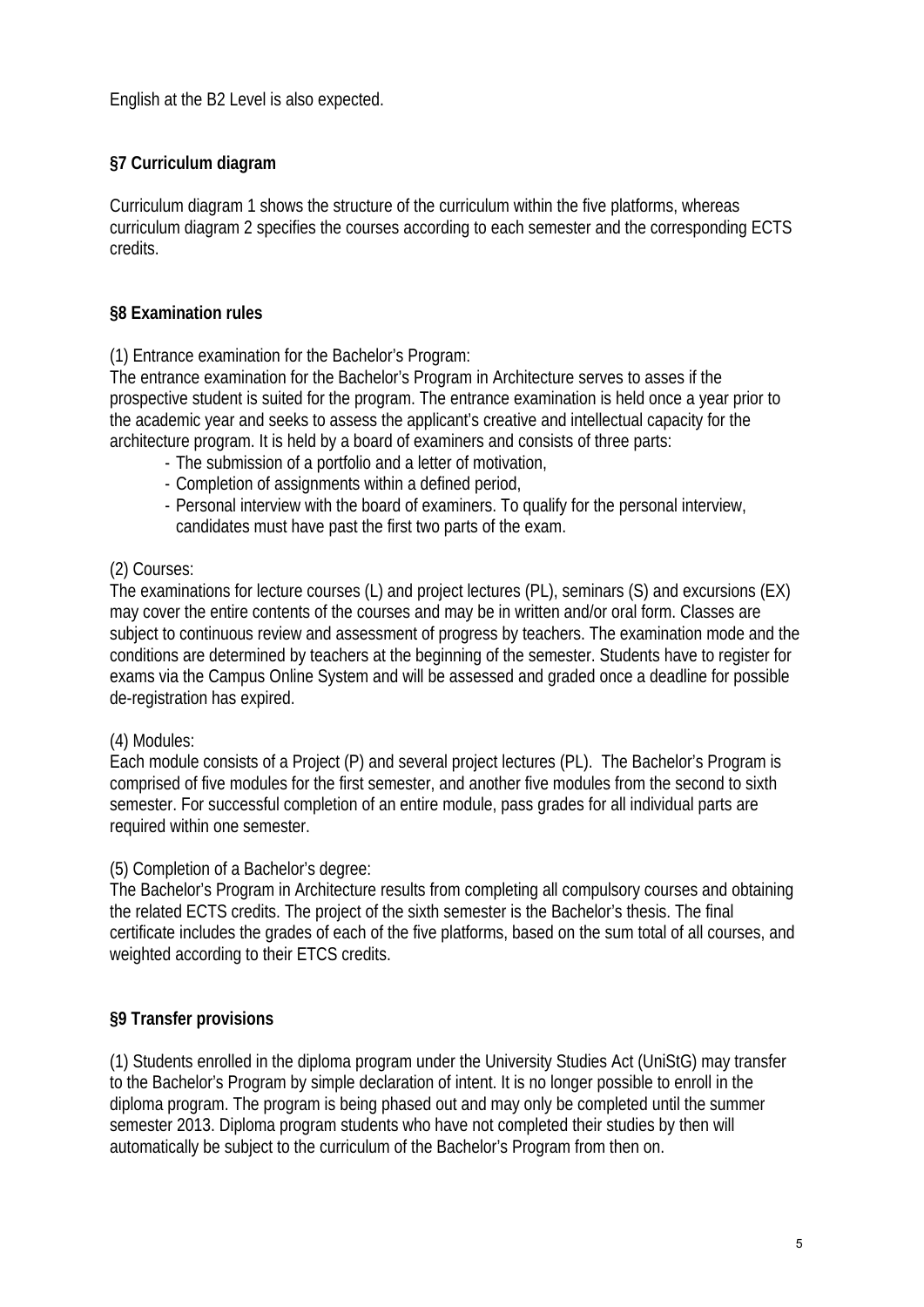(2) If students transfer to the Bachelor's Program voluntarily, courses completed under the diploma program will be credited if they conform to those of the Bachelor's Program courses in content and scope. These provisions and any earlier transfer provisions issued by the committee for Academic Programs for older curricula shall apply mutatis mutandis to transfers from earlier diploma curricula to the Bachelor's Program.

(3) The equivalence of courses is determined by the person/body in charge of legal issues concerning studies.

#### **§10 Implementation**

The curriculum for the Bachelor's Program in Architecture at the Academy of Fine Arts Vienna is effective as per 1st of October 2018.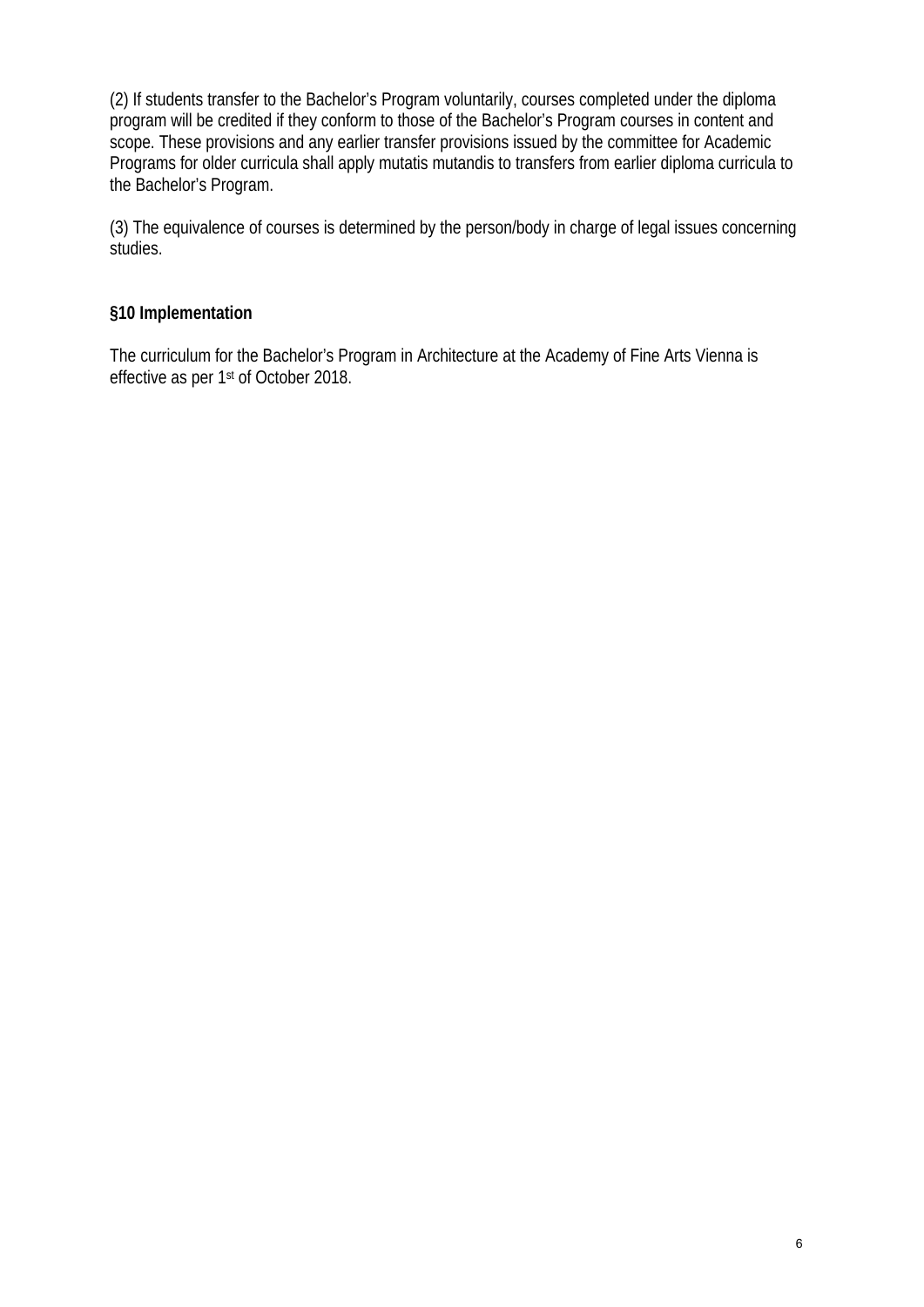| Curriculum Diagram 1 - Bachelor in Architecture (BArch) |                                            |                         |                         |               |  |  |  |  |  |
|---------------------------------------------------------|--------------------------------------------|-------------------------|-------------------------|---------------|--|--|--|--|--|
|                                                         | at the Academy of Fine Arts Vienna         |                         |                         |               |  |  |  |  |  |
| 01.10.2018                                              |                                            |                         |                         |               |  |  |  |  |  |
|                                                         | SUBJECT                                    |                         |                         |               |  |  |  |  |  |
|                                                         |                                            | IYPE                    | ECTS                    | ECTS<br>SUM   |  |  |  |  |  |
| 1. Semester                                             | <b>ANALOGUE, DIGITAL PRODUCTION</b>        | P/PL                    | 6                       | <b>MODULE</b> |  |  |  |  |  |
|                                                         | CONSTRUCTION, MATERIAL, TECHNOLOGY         | P/PL                    | 6                       | <b>MODULE</b> |  |  |  |  |  |
|                                                         | ECOLOGY, SUSTAINABILITY, CULTURAL HERITAGE | P/PL                    | 6                       | <b>MODULE</b> |  |  |  |  |  |
|                                                         | HISTORY, THEORY, CRITICISM                 | P/PL                    | 6                       | <b>MODULE</b> |  |  |  |  |  |
|                                                         | <b>GEOGRAPHY, LANDSCAPES, CITIES</b>       | P/PL                    | 6                       | <b>MODULE</b> |  |  |  |  |  |
|                                                         |                                            | <b>TOTAL</b>            |                         | 30            |  |  |  |  |  |
| 2. Semester                                             | <b>ANALOGUE, DIGITAL PRODUCTION</b>        | P/PL                    | 15                      | <b>MODULE</b> |  |  |  |  |  |
|                                                         | <b>GEOGRAPHY, LANDSCAPES, CITIES</b>       | S                       | 3                       |               |  |  |  |  |  |
|                                                         | CONSTRUCTION, MATERIAL, TECHNOLOGY         | S                       | 6                       |               |  |  |  |  |  |
|                                                         | HISTORY, THEORY, CRITICISM                 | L                       | 3                       |               |  |  |  |  |  |
|                                                         | <b>FREE ELECTIVE</b>                       |                         | 3                       |               |  |  |  |  |  |
|                                                         |                                            | <b>TOTAL</b>            |                         | 30            |  |  |  |  |  |
| 3. Semester                                             | CONSTRUCTION, MATERIAL, TECHNOLOGY         | P/PL                    | 15                      | <b>MODULE</b> |  |  |  |  |  |
|                                                         | <b>ANALOGUE, DIGITAL PRODUCTION</b>        | S                       | 6                       |               |  |  |  |  |  |
|                                                         | <b>HISTORY, THEORY, CRITICISM</b>          |                         | 3                       |               |  |  |  |  |  |
|                                                         | ECOLOGY, SUSTAINABILITY, CULTURAL HERITAGE |                         | 3                       |               |  |  |  |  |  |
|                                                         | <b>WORKSHOP</b>                            | $\overline{\mathsf{S}}$ | 3                       |               |  |  |  |  |  |
|                                                         |                                            | <b>TOTAL</b>            |                         | 30            |  |  |  |  |  |
| 4. Semester                                             | ECOLOGY, SUSTAINABILITY, CULTURAL HERITAGE | P/PL                    | 15                      | <b>MODULE</b> |  |  |  |  |  |
|                                                         | <b>HISTORY, THEORY, CRITICISM</b>          | S                       | 3                       |               |  |  |  |  |  |
|                                                         | <b>GEOGRAPHY, LANDSCAPES, CITIES</b>       | $\overline{\mathsf{S}}$ | 6                       |               |  |  |  |  |  |
|                                                         | CONSTRUCTION, MATERIAL, TECHNOLOGY         | S                       | 3                       |               |  |  |  |  |  |
|                                                         | <b>EXCURSION</b>                           | EX                      | 3                       |               |  |  |  |  |  |
|                                                         |                                            | <b>TOTAL</b>            |                         | 30            |  |  |  |  |  |
| 5. Semester                                             | <b>HISTORY, THEORY, CRITICISM</b>          | P/PL                    | 15                      | <b>MODULE</b> |  |  |  |  |  |
|                                                         | <b>ANALOGUE, DIGITAL PRODUCTION</b>        | S                       | 3                       |               |  |  |  |  |  |
|                                                         | CONSTRUCTION, MATERIAL, TECHNOLOGY         | S                       | 3                       |               |  |  |  |  |  |
|                                                         | <b>GEOGRAPHY, LANDSCAPES, CITIES</b>       | L                       | 3                       |               |  |  |  |  |  |
|                                                         | ECOLOGY, SUSTAINABILITY, CULTURAL HERITAGE | S                       | 3                       |               |  |  |  |  |  |
|                                                         | <b>FREE ELECTIVE*</b>                      |                         | 3                       |               |  |  |  |  |  |
| 6. Semester                                             | <b>GEOGRAPHY, LANDSCAPES, CITIES</b>       | <b>TOTAL</b><br>P/PL    |                         | 30            |  |  |  |  |  |
|                                                         | <b>ANALOGUE, DIGITAL PRODUCTION</b>        | $\overline{\mathsf{S}}$ | 15                      | <b>MODULE</b> |  |  |  |  |  |
|                                                         | ECOLOGY, SUSTAINABILITY, CULTURAL HERITAGE | S                       | 3<br>6                  |               |  |  |  |  |  |
|                                                         | <b>HISTORY, THEORY, CRITICISM</b>          | Ś                       | 3                       |               |  |  |  |  |  |
|                                                         | FREE ELECTIVE*                             |                         | 3                       |               |  |  |  |  |  |
|                                                         |                                            | <b>TOTAL</b>            |                         | 30            |  |  |  |  |  |
| <b>All Semesters</b>                                    |                                            |                         |                         |               |  |  |  |  |  |
|                                                         | <b>ANALOGUE, DIGITAL PRODUCTION</b>        |                         | 33                      |               |  |  |  |  |  |
|                                                         | CONSTRUCTION, MATERIAL, TECHNOLOGY         |                         | 33                      |               |  |  |  |  |  |
|                                                         | ECOLOGY, SUSTAINABILITY, CULTURAL HERITAGE |                         | 33                      |               |  |  |  |  |  |
|                                                         | HISTORY, THEORY, CRITICISM                 |                         | 33                      |               |  |  |  |  |  |
|                                                         | <b>GEOGRAPHY, LANDSCAPES, CITIES</b>       |                         | 33                      |               |  |  |  |  |  |
|                                                         | <b>FREE ELECTIVES</b>                      |                         | 9                       |               |  |  |  |  |  |
|                                                         | <b>EXCURSION</b>                           |                         | 3                       |               |  |  |  |  |  |
|                                                         | <b>WORKSHOP</b>                            |                         | $\overline{\mathbf{3}}$ |               |  |  |  |  |  |
|                                                         |                                            | <b>TOTAL</b>            |                         | 180           |  |  |  |  |  |
|                                                         |                                            |                         |                         |               |  |  |  |  |  |

\*It is recommended that at least one of the free electives is taken at another Institute than at the IKA and/or in a different study program.